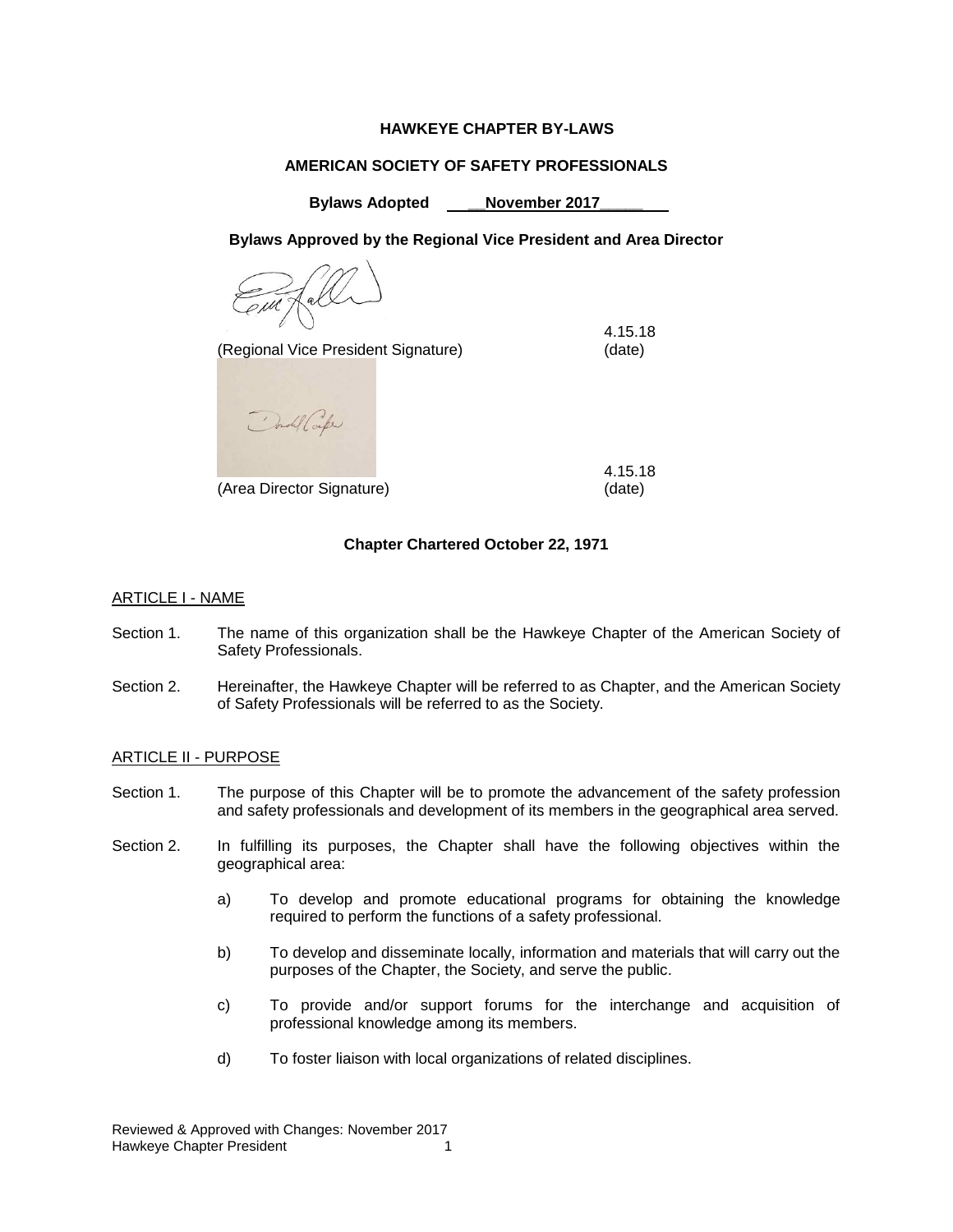- e) To inaugurate and implement programs and projects that are consistent with the purposes of the Chapter and the Society.
- f) To conduct Chapter affairs in a manner that will reflect the standards, purposes and objectives of the Society.

#### ARTICLE III - MEMBERSHIP

- Section 1. Membership in the Chapter is open to those individuals who are members of the Society in good standing and who are located within the Chapter's geographical area or request membership in it. All members of the Chapter shall be members of the Society.
- Section 2. Membership is personal and not transferable.
- Section 3. All Chapter members are eligible to vote on all matters submitted to the Chapter membership.

#### ARTICLE IV - ORGANIZATION

- Section 1. The Chapter is a not-for-profit organization chartered by the Society for the purpose of carrying out the objectives of the Society in its geographical area. It shall operate in accordance with Society Bylaws.
- Section 2. In order to maintain its Charter, the Chapter shall have a minimum of 40 active members.
- Section 3. The Chapter is located in Area 2 of Region 5, and the Chapter's geographical area is defined as the following counties in Iowa: Appanoose, Boone, Calhoun, Cerro Gordo, Clarke, Decatur, Dallas, Davis, Emmet, Franklin, Greene, Guthrie, Hamilton, Hancock, Hardin, Humboldt, Iowa, Jasper, Jefferson, Keokuk, Kossuth, Lucas, Madison, Mahaska, Marion, Marshall, Monroe, Palo Alto, Pocahontas, Polk, Poweshiek, Ringgold, Story, Van Buren, Wapello, Warren, Union, Wayne, Webster, Winnebago, Worth and Wright.
- Section 4. An Executive Committee shall be responsible for the operation and management of the Chapter. It shall be responsible for the supervision and care of all property, have full authority to commit the Chapter to action in consonance with resolutions adopted at meetings of the Chapter, and may cooperate with other organizations on such basis that will not impair the ability of the Chapter to pursue its purposes independently.
- Section 5. A majority of the Executive Committee present at a board meeting shall constitute a quorum. 10 Chapter members and at least one elected member of the board present at a chapter meeting shall constitute a quorum.
- Section 6. The Executive Committee shall consist of the Officers as defined in Article V, Section 1.
- Section 7. Each major objective as listed in Article II, Section 2 of these Bylaws shall be under the supervision of either a Chapter officer or an appointed Committee Chairperson.
- Section 8. The Chapter President is the voting representative for the Chapter at the Area Operating Committee or Regional Operating Committee meetings. A Professional Member or Member who is an elected officer of the Chapter may serve instead of the President if so designated in writing to the Regional Vice President.
- Section 9. Chapter officers shall be elected by members of the Chapter.
- Section 10. The Chapter activity year shall be from July 1 to June 30.

Reviewed & Approved with Changes: November 2017 Hawkeye Chapter President 2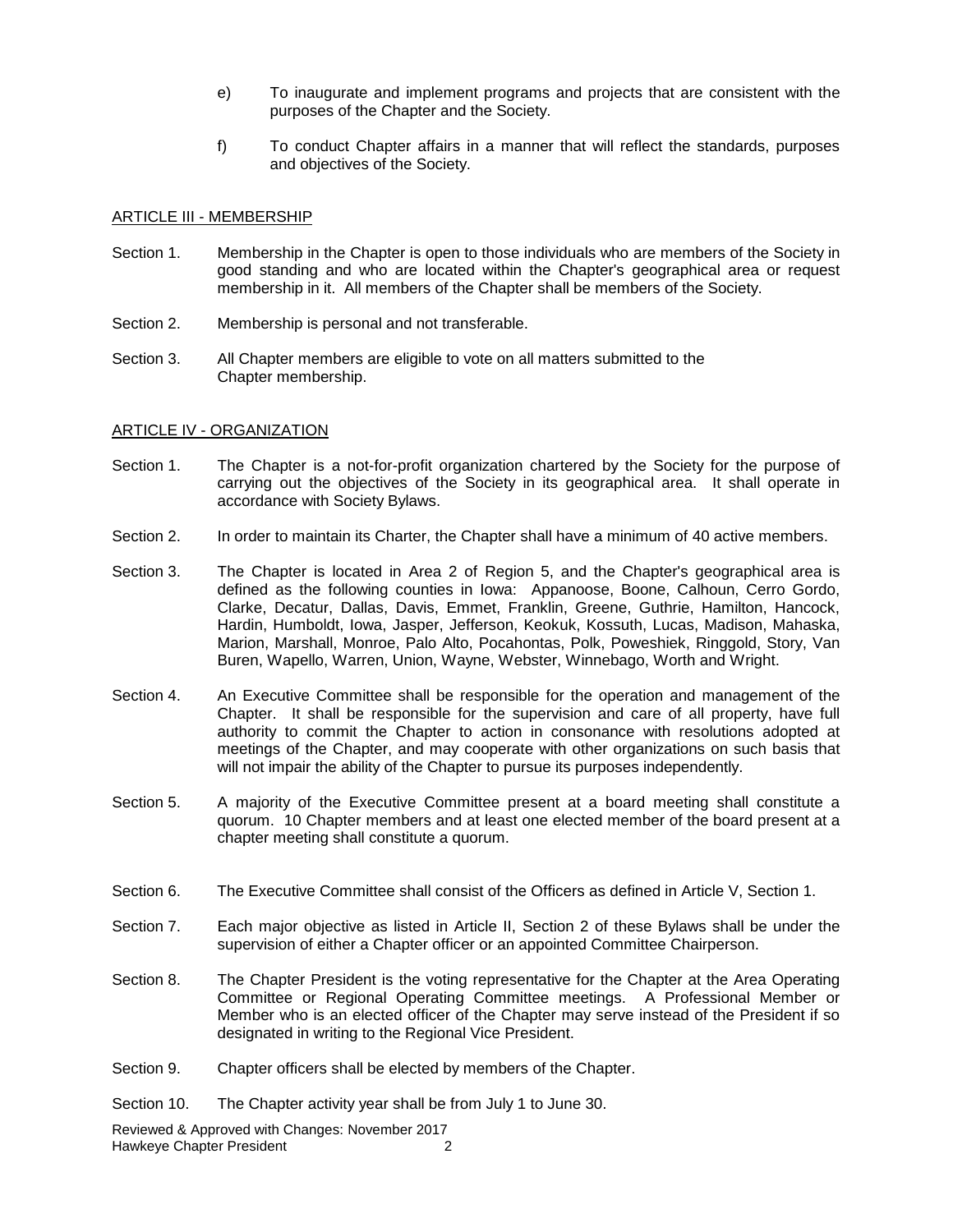Section 11. The executive committee may elect to utilize electronic voting in lieu of physical attendance, given a quorum is established. It shall follow the guidelines set forth in appendix A.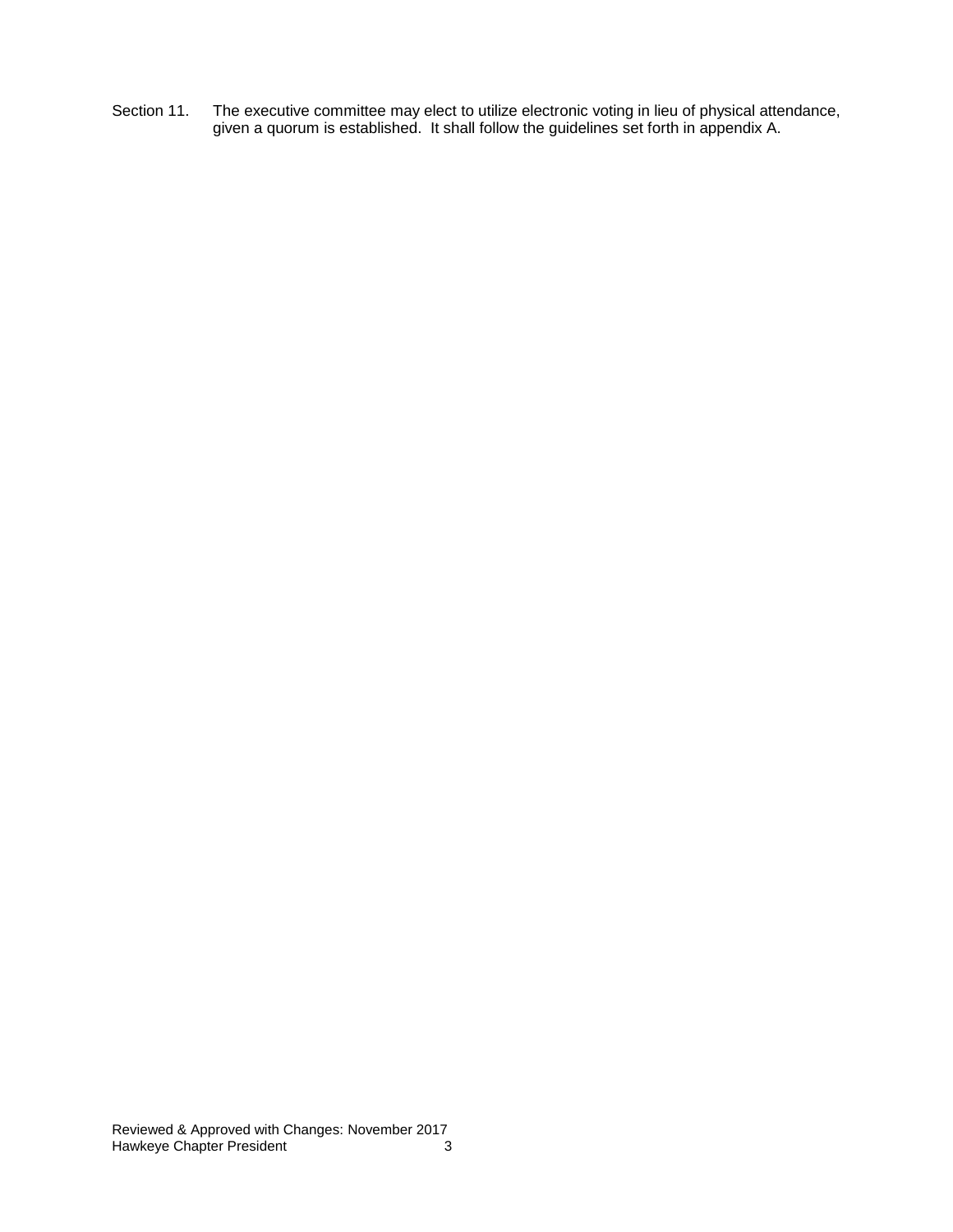#### ARTICLE V – OFFICERS / EXECUTIVE COMMITTEE

- Section 1. Elected officers of the Chapter shall be:
	- a) President
	- b) Vice-President
	- c) Secretary
	- d) Treasurer
	- e) Delegate(s) to the Society House of Delegates
	- f) Government Affairs Chair
	- g) Membership Chair
	- h) Liaison to the Iowa State University Student Section
	- i) Past President (automatically designated after serving as the most recent President)

#### **NOTE: One Delegate for each 250 members or portion thereof as defined in Society Bylaws and based on the official December 31 member count by Society Headquarters.**

- Section 2. Each elected Chapter officer shall be a Society member for one year prior to taking office; exceptions must be approved by the Regional Vice President. However, only a Professional Member or Member may hold the offices of President, Vice-President, or Delegate to the House of Delegates.
- Section 3. The President shall:
	- a) Preside at regular and special meetings of the Chapter Executive Committee and the membership.
	- b) Represent the Chapter at meetings of other organizations where official representation of the Chapter is desirable.
	- c) Be a representative for the Chapter at the Area Operating Committee or Regional Operating Committee meetings.
	- d) Provide leadership for programs and activities for the Chapter during the term of office.
	- e) Appoint such committees as are necessary to implement the objectives of the Chapter.
	- f) Attend the annual ASSP Leadership Conference
	- g) Submit a completed Chapter Stars application to the Area Director or Regional Vice President and Society Headquarters by August 15.
	- h) Submit the names of Chapter officers and delegate(s) elected for the ensuing year annually by May 31 to the Area Director, the Regional Vice President and Society Headquarters.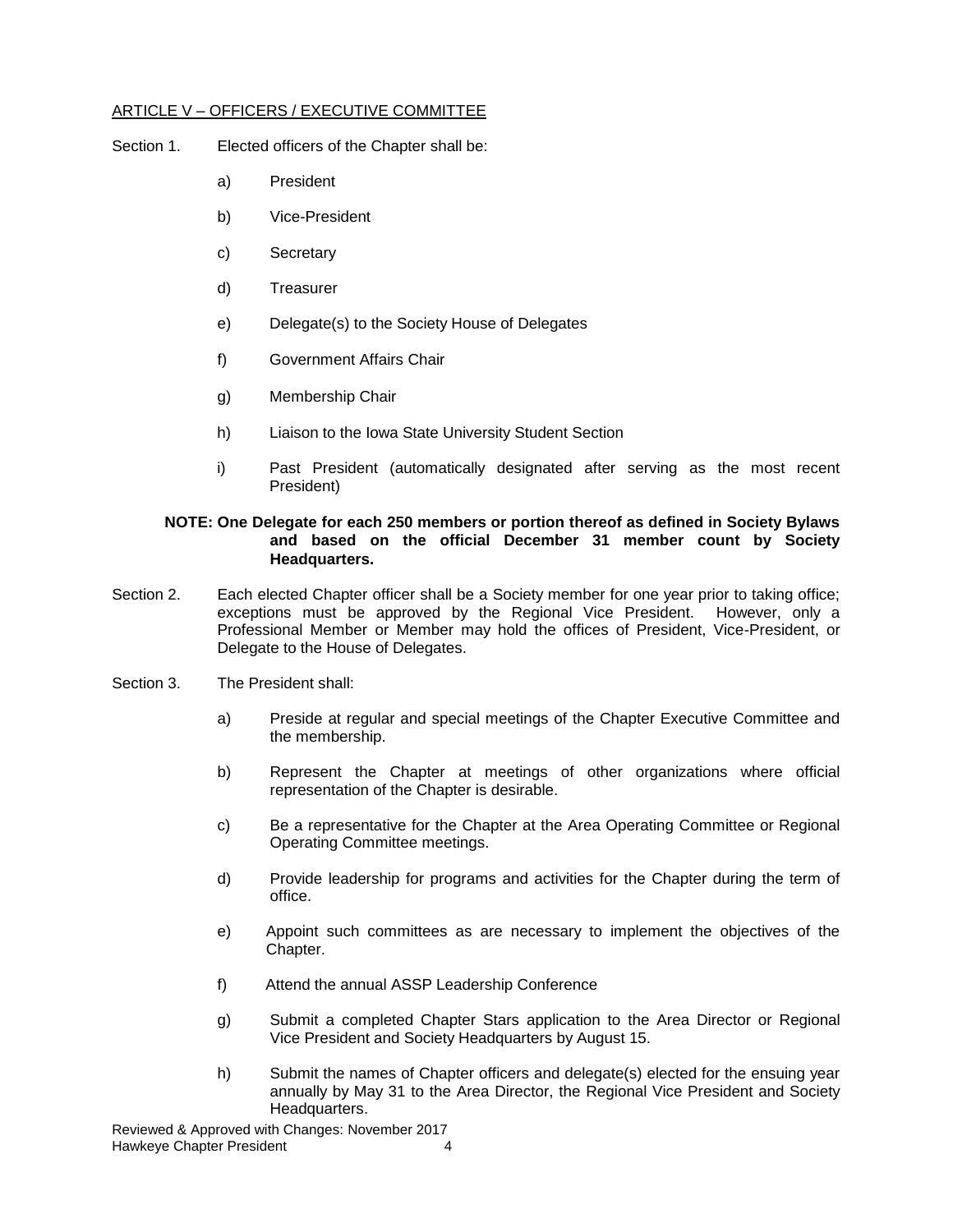- Section 4. The President-Elect shall:
	- a) Succeed to the office of the President and carry out its duties if the President is unable to serve.
	- b) Assume responsibilities for the work of Committees as assigned by the President.
- Section 5. The Secretary shall:
	- a) Maintain Chapter records and correspondence.
	- b) Record and distribute minutes of Chapter meetings and Chapter Executive Committee meetings.
	- c) Notify Chapter members about meetings.
	- d) Retain Custody of the Chapter Charter.
	- e) Assume the duties of the Treasurer as necessary.
- Section 6. The Treasurer shall:
	- a) Maintain all financial records of the Chapter.
	- b) Supervise the receipt and disbursement of funds as directed by the Chapter Executive Committee.
	- c) Maintain Chapter funds in a depository approved by the Chapter Executive Committee.
	- d) Submit a completed Chapter Dues Report by March 1 to Society Headquarters.
	- e) Complete the Chapter's audited income & expense statement and any IRS tax documents for the fiscal year ending March 31. Transmit fiscal report and any tax documents on or before May 31 to Society Headquarters.
	- f) Assume the duties of the Secretary as necessary.
- Section 7. The Delegate(s) to the Society House of Delegates shall:
	- a) Operate in accordance with House of Delegates Operating Procedures and Society Bylaws.
	- b) Keep the Chapter informed of House of Delegates actions and proposed actions.
	- c) Act on House of Delegates mail ballots on behalf of the Chapter.
- Section 8. The Government Affairs Chair Shall:
	- a) Inform the Executive Committee of changes in laws, standards, and other topics applicable to the safety profession.
- Section 9. The Membership Chair shall:
	- a) Actively seek opportunities for growth in Chapter membership.
	- b) Disseminate Membership Applications as requested by potential members.

Reviewed & Approved with Changes: November 2017 Hawkeye Chapter President 5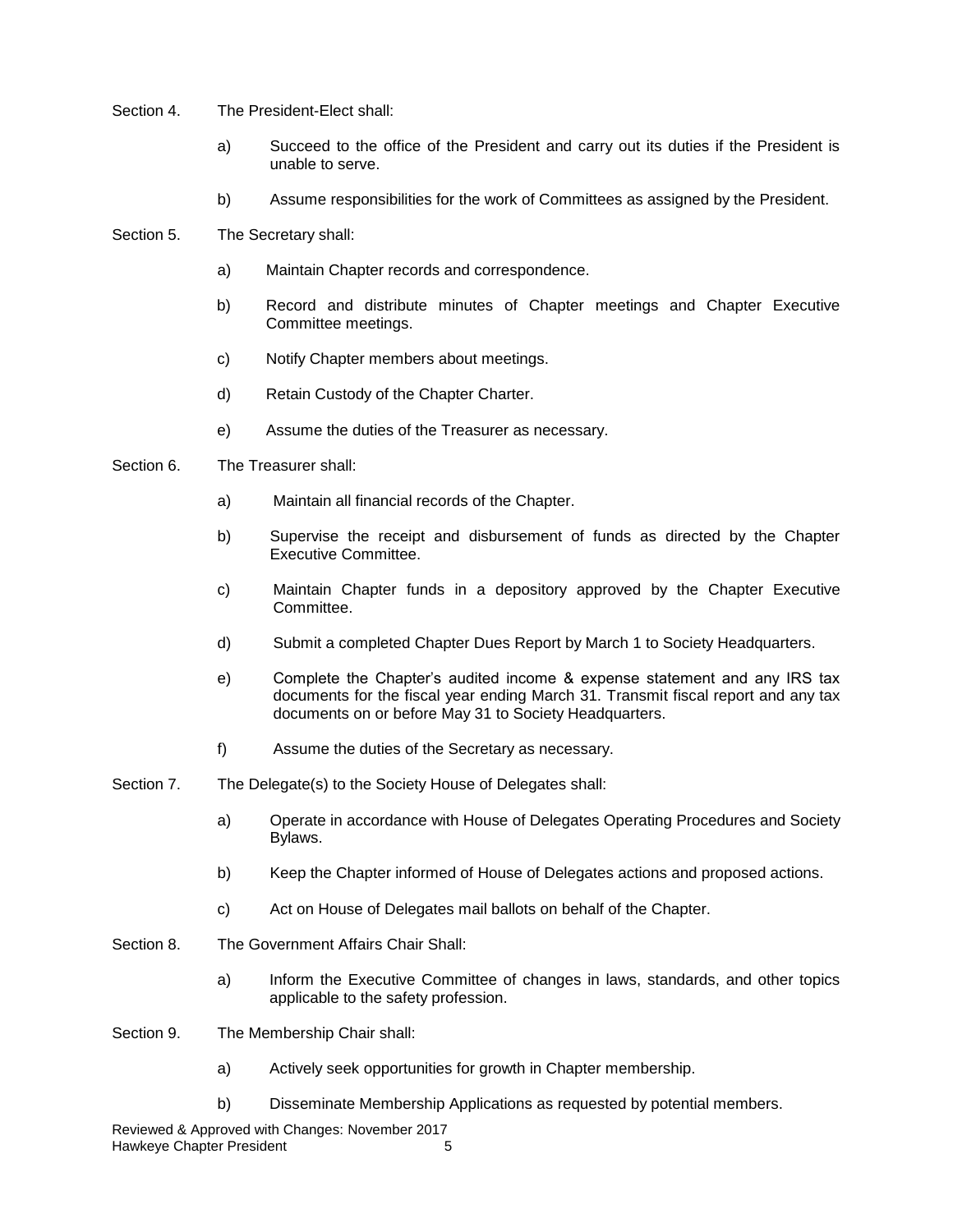- c) Provide information about new chapter members to chapter officers and committee chairs.
- Section 10. The Liaison to the Iowa State University Student Section shall:
	- a) Maintain an active line of communication between the Hawkeye Chapter and the Iowa State University Student Section.
	- b) Attend the Iowa State University Student Section meetings.
	- c) Provide Chapter Secretary notice of Student Section meetings and events at least two weeks prior to the function to provide membership with adequate notice.
- Section 11. The Past President shall:
	- a) Provide support to President and other officers to help them learn their roles and responsibilities.
	- b) Serve as Chairperson of Nominations and Elections Committee
	- c) Serve as Chairperson of Chapter SPY Selection Committee
- **Note: Elected positions that automatically succeed to the next officer level for the following Chapter year shall be noted in the bylaws. Although automatic succession is allowed, an annual election is required for all elected positions.**

#### ARTICLE VI - NOMINATION AND ELECTION OF OFFICERS

Section 1. The most recent immediate Past President available to serve shall be the Chairperson of the Nominations & Elections Committee. The Committee, including the Chairperson, will consist of no less than three (3) nor more than (5) members. One member shall be selected by the current Chapter President and the balance by the Committee Chairperson. Officers serving in positions that succeed to the next chapter officer level may serve on the Nominations & Elections Committee. Newly nominated candidates and candidates for non-succeeding officer positions may not serve on the Nominations & Elections Committee.

> Selection of the Committee Members shall be completed no later than the first Executive Committee meeting of each calendar year and duly recorded. The full final Nominations & Elections Committee must approve the slate of officer candidates.

- Section 2. The Nominations & Elections Committee shall select qualified candidates for all elective offices. Candidates' names and qualifications shall be published and distributed to the Chapter membership at least 60 days in advance of the election.
- Section 3. Chapter members may submit a signed petition nominating an individual for elective office. The petition will require 10 signatures to be valid. The petition shall be accompanied by a written acceptance by the nominee(s) and shall be submitted to the Chairperson of the Nominations & Elections Committee 30 days in advance of the election. The names and qualifications of such nominees shall be published and distributed to the membership at least 15 days prior to the election.
- Section 4. The term of elected Chapter officers shall be July 1 to June 30.
- Section 5. Election of officers for the ensuing year shall be held by the May meeting in attendance of a quorum. If there is more than one candidate for any office, election shall be by secret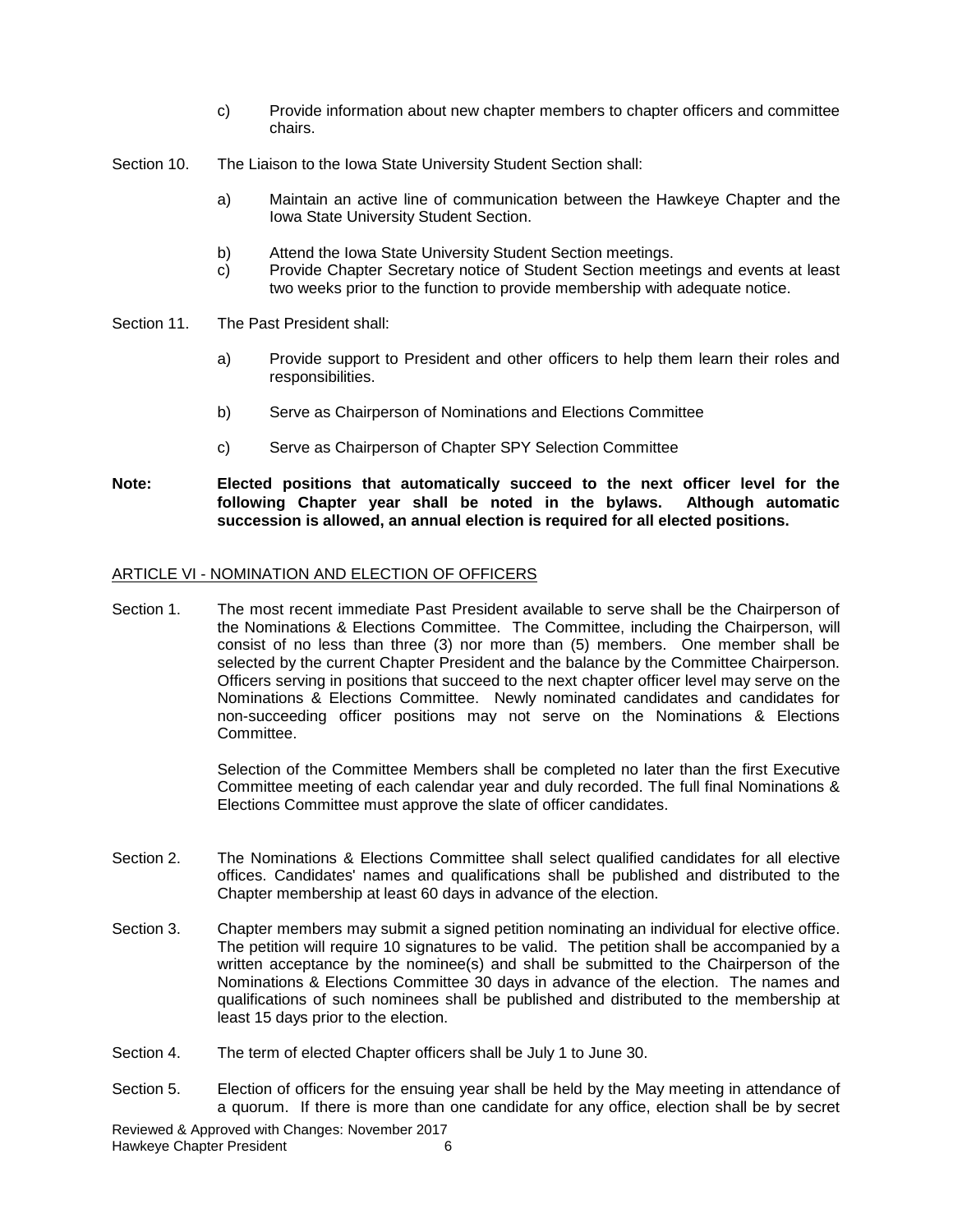ballot (written or electronic). If there is only one candidate for an office, election may be by voice vote.

- Section 6. In the event a quorum is not present at the meeting a special mail or electronic ballot will be sent to the Chapter Members and a return of at least 40 votes or 20% of the Chapter membership is required. The ballot process should take less than 30 days with at least 15 days as a minimal period for response from the members and shall provide for an anonymous voter response.
- Section 7. Removal of elected Chapter officers shall be by a 2/3 vote of the Elected Chapter officers at any regular or special board meeting at which a quorum of the board is present or by Chapter members at any regular or special meeting at which a quorum of the chapter is present. Upon presentation of a signed petition from 10 voting members of the Chapter, the Chapter Executive Committee shall be obligated to review the validity of the petition and investigate the circumstances. Committee Chairpersons appointed by elected officers or the Chapter Executive Committee may be removed by the officer on the Executive Committee who appointed them.
- Section 8. Vacancies in elected Chapter offices shall be filled by the succession designated in the various officer descriptions. If no succession is designated, or the designated successor declines to accept the position, the position shall be filled in the way specified below, according to the position and timing of the vacancy.
	- a) Should a vacancy occur in any elected office, including Secretary, Treasurer, or any others except President or Vice-President, the President shall appoint, with the approval of the Chapter Executive Committee, an eligible member (see Article V, Section 2) to fill the unexpired term of office, giving special consideration to current committee Chairpersons and experienced Chapter leaders who have recently completed their terms of office.
	- b) Should a vacancy occur early in the term, in the office of:
		- 1) President, the Vice-President shall succeed to the Presidency. If the Vice-President declines the position, a past President may serve as President for this term upon the approval of the Executive Committee. Otherwise, a special election as specified in b.2 of this section will be considered for filling the seat of President. The Vice-President or a special Nominations & Elections committee appointed by the Chapter Executive Committee will be responsible for completing the special election.
		- 2) Vice-President, the President shall:
			- (a) Appoint a special Nominations & Elections Committee.
			- (b) Publish notification of the election and the slated nominees for office at least 15 days in advance of the Chapter meeting at which the election is to be held.
			- (c) Receive at the Chapter meeting any additional nominating petitions as may be rendered, and signed by the number of members specified in Article VI, Section 3.
			- (d) Conduct a voice vote at the Chapter meeting if there is only one nominee, and a written ballot if there is more than one nominee for office.
			- (e) Ensure that the elected candidate assumes office immediately upon election.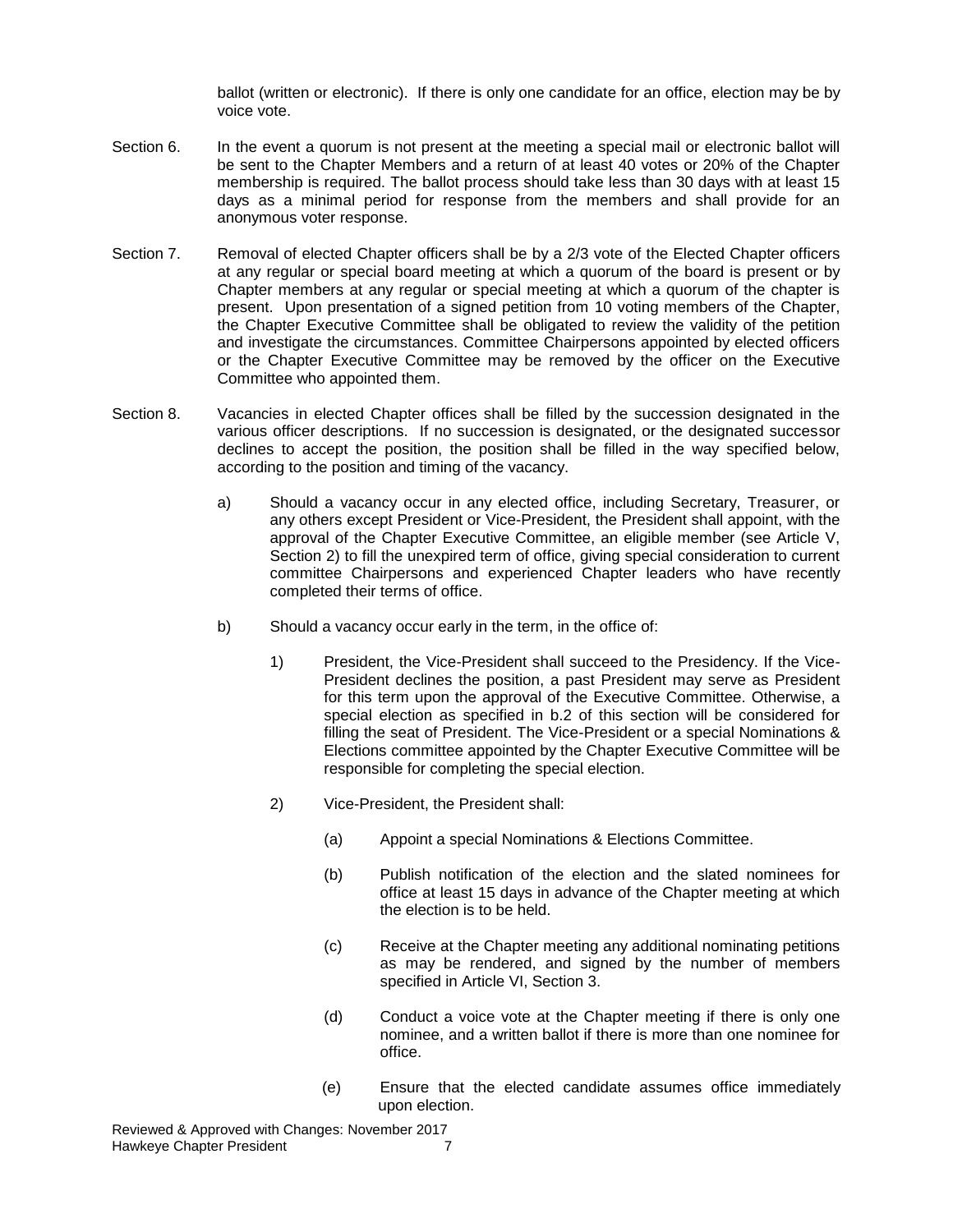## **NOTE: This would also apply if the person succeeding to the Presidency did not wish to complete both the remainder of the current term and the term for which he was originally elected.**

- c) Should a vacancy occur at mid-term or later, in the office of:
	- 1) President, the Vice-President shall serve the unexpired term of the President in addition to the term for which he was originally elected.
	- 2) Vice-President, if it is not an operational hardship for the Chapter, the position may remain vacant until the next election is conducted. If it is operationally necessary for the Chapter to have a Vice-President, then the position should be filled as noted in this Article and Section, paragraph b) 2).
- Section 9. Vacancies in appointed offices shall be filled for their unexpired term by appointees of the President then in office, with the approval of the Chapter Executive Committee.
- Section 10. Inability to serve**:** If after the election, but prior to taking office, an officer is unable to serve for any reason, the vacancy shall be filled in the manner set forth in this Article.

#### ARTICLE VII - SECTIONS

- Section 1. Sections may be formed by Chapters to serve 10 or more dues-paying (or emeritus) Chapter members whose geographical location, within the Chapter area, constitutes an inconvenience to participate in Chapter affairs, and whose number is insufficient to permit formation of a new Chapter. The Section shall operate in accordance with Society and Chapter Bylaws.
- Section 2. The group must petition the Chapter Executive Committee to form a Section of the Chapter.
	- a) The petition should outline:
		- 1. Name of the Section.
		- 2. Territory the Section will encompass.
		- 3. Number of members currently in the territory.
		- 4. Plans for meetings to be held and the nature of the program.
		- 5. Justification for the creation of the Section.
		- 6. Any dues arrangements between the Chapter and the Section.
		- 7. Submit a copy of Section Bylaws (See Model Section Bylaws)
	- b) Sections must meet the approval of the Chapter's Executive Committee, the Area Operating Committee and the Regional Operating Committee.
- Section 3. Section members shall elect a Chairperson and a Secretary/ Treasurer and must abide by the Bylaws of the Chapter.
	- a) The Chairperson shall be a Professional Member or Member. The Chairperson of an authorized Section shall be invited to attend all meetings of the Chapter Executive Committee, and shall attend at least two, as a non-voting participant.
	- b) By April 30 of each Chapter year, the Section Chairperson shall submit a summary report of Section activities and a financial report to the Chapter President and the Area Director or Regional Vice President.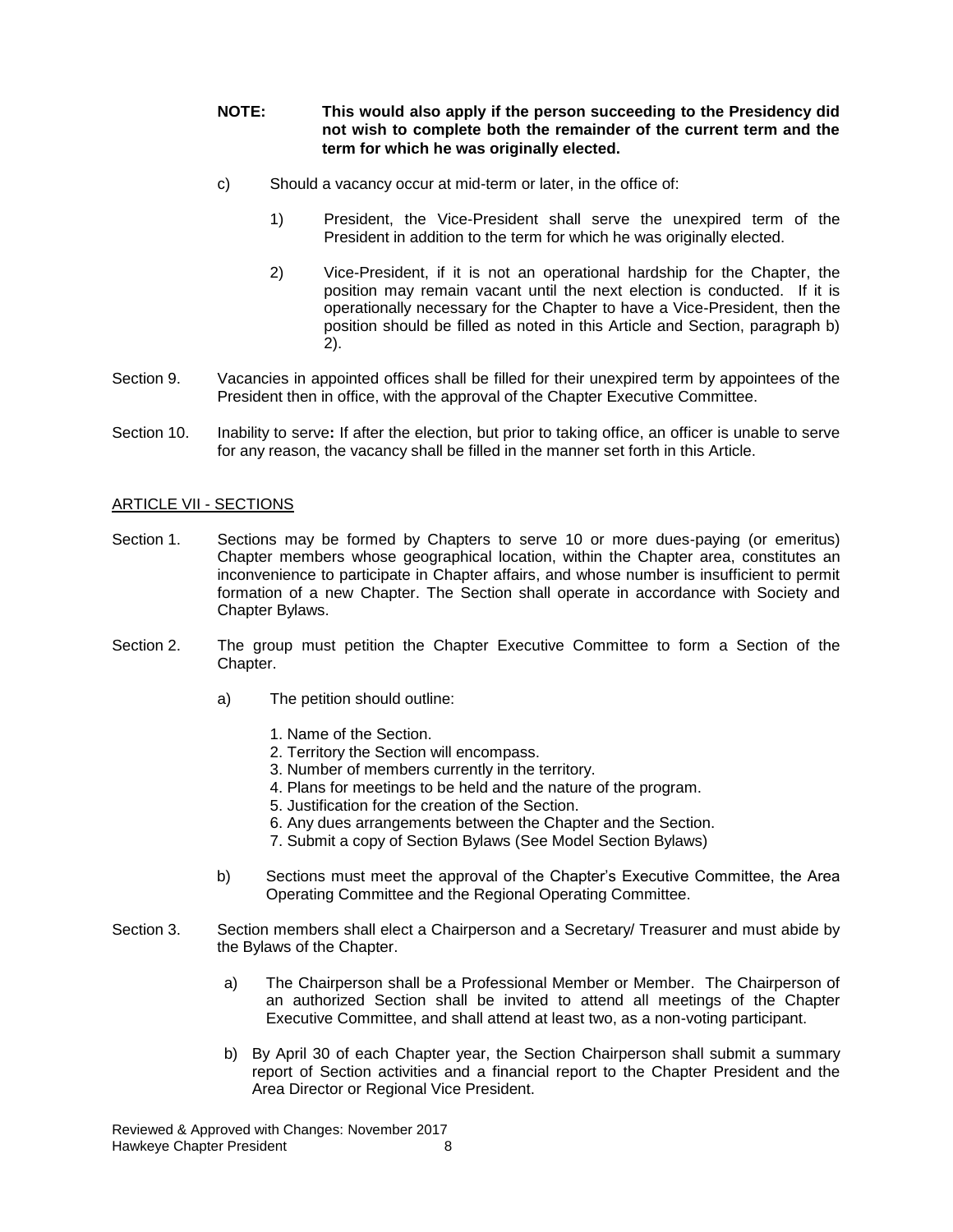- c) The Section Secretary/Treasurer shall keep records of meetings, sending copies to the Chapter Secretary; notify members of meetings; retain the Section Charter; maintain such financial records as are necessary and keep the Chapter Officers informed of the Section's financial status. The Chapter shall remit at least 30% of Chapter dues of Section members to the Section for its use.
- d) The Chairperson of the Section shall appoint a Nominations & Elections Committee annually to select nominees for the offices of Chairperson and Secretary/Treasurer for the year beginning July 1. Both officers' terms shall be for one year beginning July 1. Election of these officers shall be held at a Section meeting prior to July 1.
- e) If the Section ceases to function as a viable organization, the Chapter Executive Committee, after investigation, may recommend its dissolution to the Area Operating Committee and/or Regional Operating Committee, and any funds in the Section Treasury shall be remitted to the Chapter for Chapter use.
- f) Student Members attending an educational institution may join together to form a Student Section of the Chapter within whose boundary the institution lies. (See Model Student Section Bylaws)

#### ARTICLE VIII - DUES

- Section 1. Each member, except Students, Emeritus and Honorary Members, shall be assessed annual Chapter dues as determined by Chapter members, in addition to Society dues.
- Section 2. All Society and Chapter dues shall be paid annually in advance by the anniversary of each member's election date.
- Section 3. Chapter dues shall be determined by vote of the Chapter membership at any regular or special meeting where a quorum is present. All Chapter members shall be notified at least 30 days in advance regarding dues proposals.

#### ARTICLE IX - MEETINGS

- Section 1. Chapters shall meet at least six times per year and four of the meetings shall be technical meetings. Technical meetings are those that define or discuss methods, procedures, systems, devices and/or standards toward the reduction, control or elimination of hazardous exposures to people, property or the environment, and which foster the technical, scientific, and managerial knowledge and skills of attendees.
- Section 2. Special meetings of members may be called by the Chapter Executive Committee. The notice calling such a meeting shall state the purpose of the meeting; such notice to be sent to each member at least two weeks in advance.
- Section 3. 10 active members in good standing shall constitute a quorum at any regular or special meeting.
- Section 4. Executive Committee meetings shall be conducted at least six times per year and the Chapter President will preside over the meeting. These meetings are necessary for managing the chapter including finance reports, strategic plans, governmental affairs, membership growth and other business items needed to manage the Chapter successfully.

#### ARTICLE X - MISCELLANEOUS

Section 1. The Chapter may be dissolved by Chapter members in the following manner:

Reviewed & Approved with Changes: November 2017 Hawkeye Chapter President 9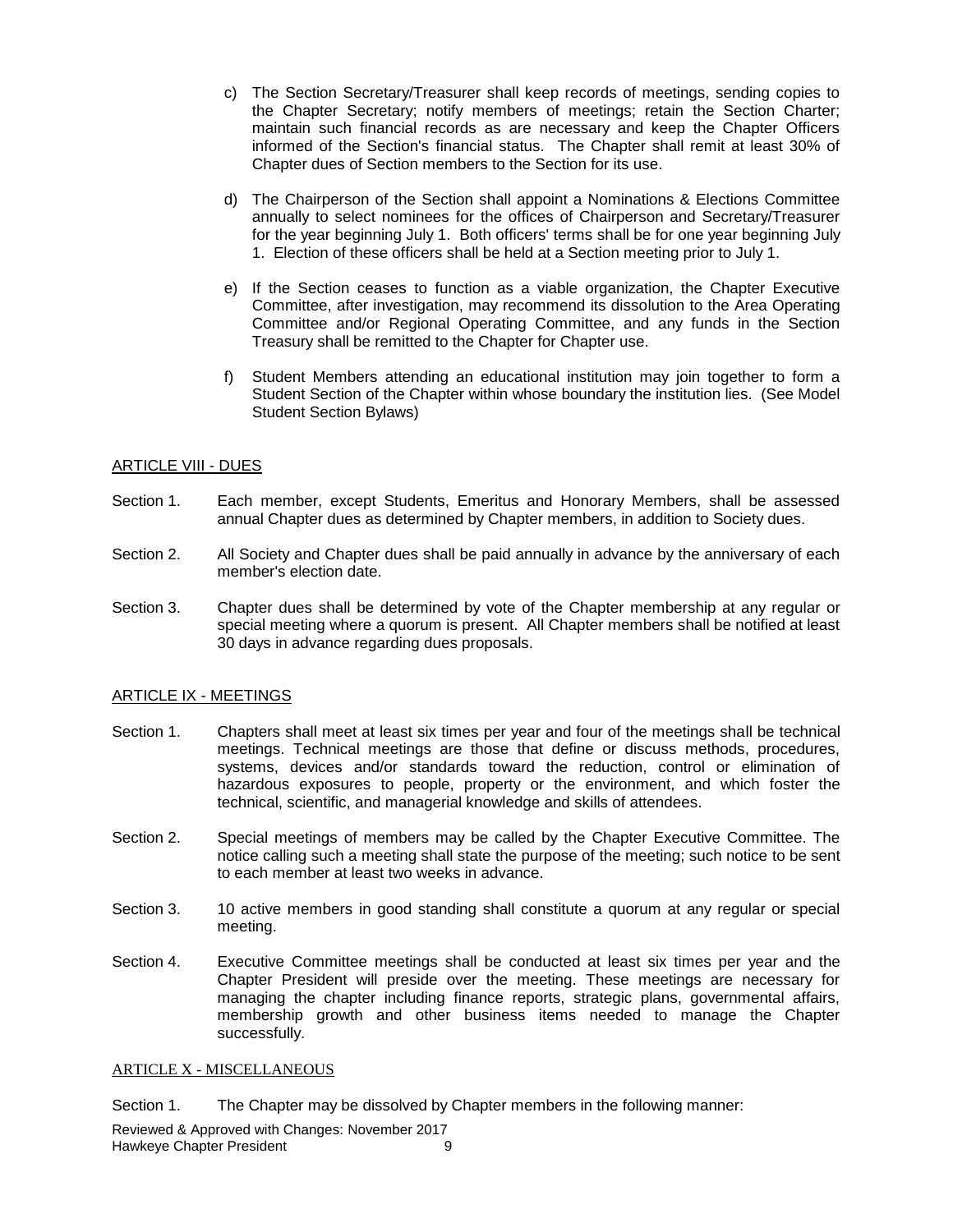- a) A resolution to dissolve the Chapter shall be acted upon at a meeting of the Chapter Executive Committee. The resolution shall set forth the reasons for dissolution.
- b) Within 30 days following the Chapter Executive Committee action, a mail ballot shall be sent to all Chapter members setting forth the reasons for the dissolution. Thirty (30) days after the ballots are mailed, they shall be counted by the Chapter Executive Committee. A two-thirds (2/3) vote is required for approval of the action.
- c) Upon the adoption of the resolution to dissolve, the officers shall carry out the dissolution of the Chapter in conformance with applicable laws and Society Bylaws.
- Section 2. If a Chapter Executive Committee no longer exists or conditions preempt the implementation of the preceding Section, a Chapter member may make a recommendation for dissolving a Chapter to the Regional Vice President for their review. Upon the approval of the Regional Operating Committee, the recommendation will be forwarded to the Society Board of Directors.
- Section 3. The Society Board of Directors may dissolve the Chapter after failure of the Chapter to conform to minimum Society requirements for activities or upon performance of actions contrary or detrimental to the Society and after a reasonable probation period. Upon notice, the Chapter officers shall carry out the dissolution of the Chapter.
- Section 4. The official Society symbol may be used by the Chapter on correspondence, publications and other official documents, in accordance with the provisions for use and reproduction in the Society Bylaws.
- Section 5. Any fund-raising projects or activities shall be limited to those activities that are consistent with the purpose of the Society and the Chapter.
- Section 6. Chapter officers shall assure retention of needed Chapter and membership records by adhering to the following record retention periods. Officers having charge of these records are authorized to dispose of the records at the end of the required retention period.
	- a) Minutes of meetings permanently, (recommended by Society auditors).
	- b) Correspondence two years following completion of the Chapter year.
	- c) Financial Records seven years following completion of the Chapter year.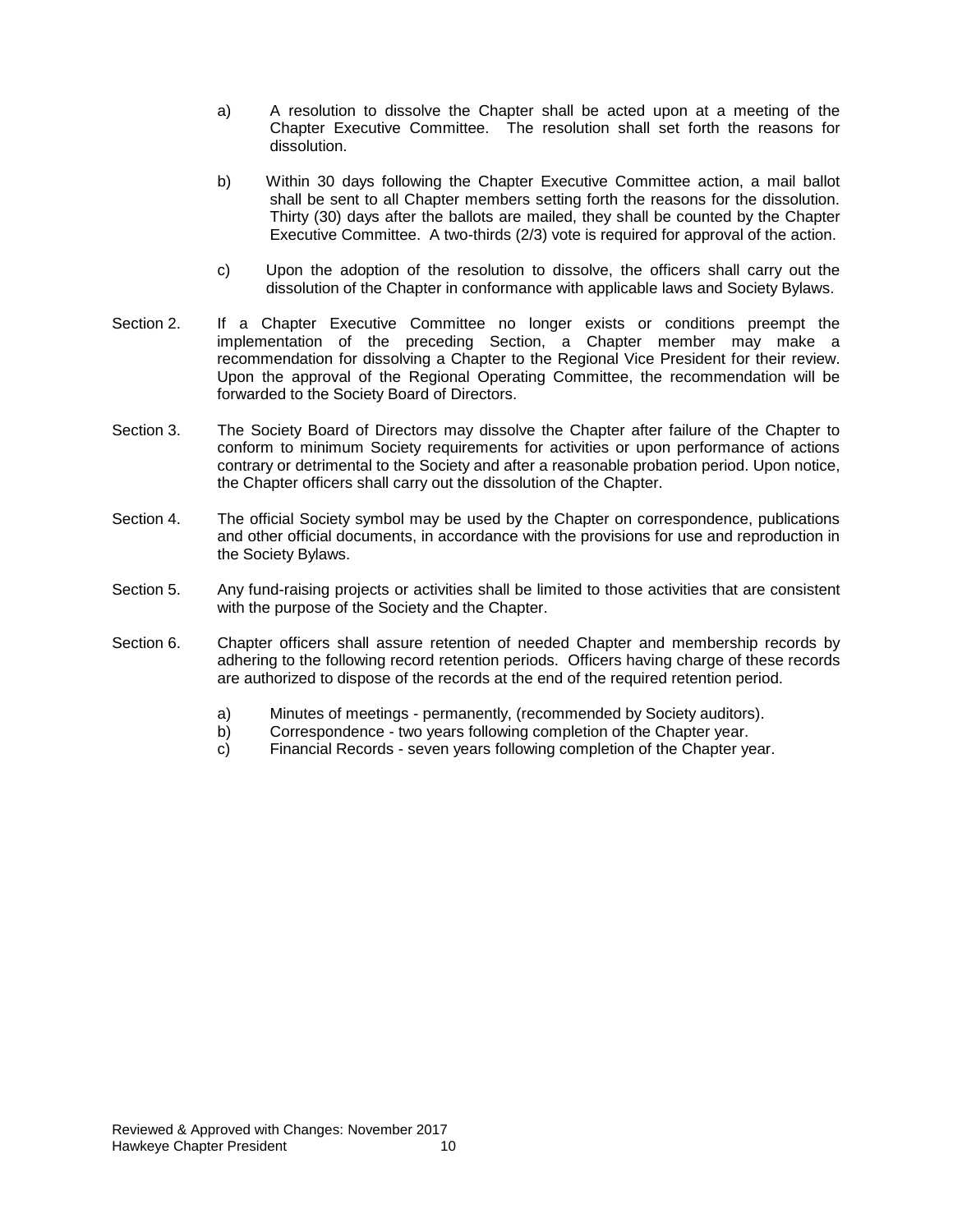#### ARTICLE XI - AMENDMENTS

- Section 1. Amendments to these Bylaws may be proposed by the Chapter Executive Committee or by 10 Chapter Professional Members and/or Members. Amendments proposed by the latter shall be presented to the Chapter Executive Committee.
- Section 2. The Chapter Executive Committee shall publish any proposed amendments to the membership at least 30 days in advance of the meeting at which action will be taken.
- Section 3. Amendments shall be voted on at a regular or special Chapter meeting at which action will be taken if a quorum is present. A two-thirds (2/3) affirmative vote is required for approval.
- Section 4. All amendments to these Bylaws will become effective after approval by the Regional Vice President and Area Director.

Approved by the Board of Directors, October 1983, Amended in November 2017, February 2015, February 2007, February 2006, June 2003, June 2001, May 1997, June 1991, October 1990, February 2011,

This Proposed amendment in November 2017